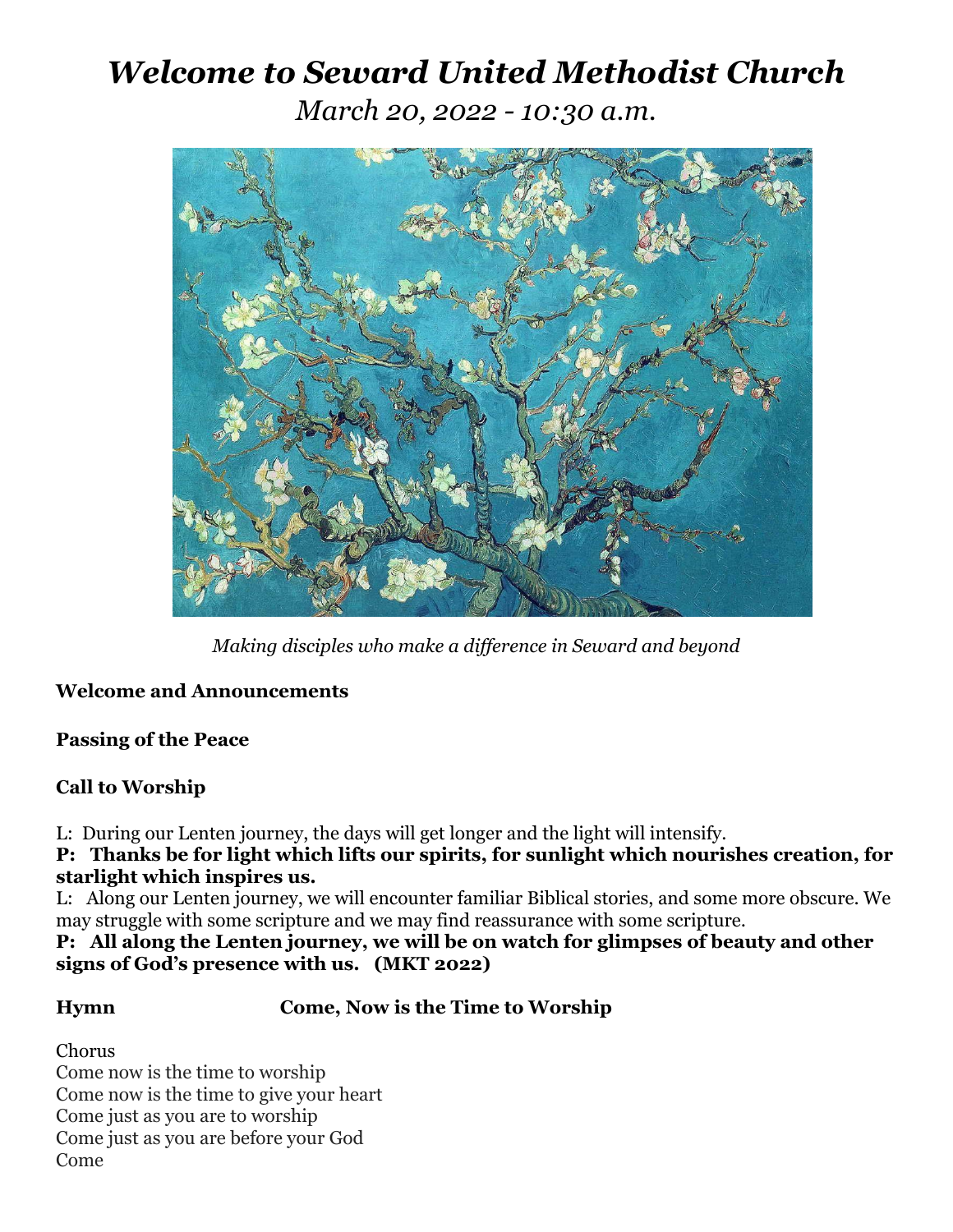Verse 1 Verse 2 Will confess You are God Willingly our knees will bow Still the greatest treasure remains We gladly choose You now For those who gladly choose You now

One day every tongue Willingly we choose to surrender our lives One day every knee will bow With all our heart soul mind and strength

Ending Come come just as you are come come

CCLI Song # 2430948 Brian Doerksen<br>© 1998 Vineyard Songs (UK/Eire) (Admin. by Integrity Music)<br>For use solely with the SongSelect® Terms of Use. All rights reserved. <u>www.ccli.com</u> CCLI License # 944110

### **Common Prayer (in unison)**

Holy One, you surround us with your love and grace, even as you surrounded Jesus with your love and grace during his ministry and as he turned toward Jerusalem. Keep us open to your Word revealed in familiar and also unexpected ways. During this Lenten season, may the gospel stories and the art of Van Gogh help to deepen our faith and our commitment to follow Jesus. Amen. (MKT 2022)

### **Children's Time Rev. Dr. Mary Kay Totty**

### **Scripture Lesson: Luke 13:6-9**

"6 Then he told this parable: "A man had a fig tree planted in his vineyard; and he came looking for fruit on it and found none. 7 So he said to the gardener, 'See here! For three years I have come looking for fruit on this fig tree, and still I find none. Cut it down! Why should it be wasting the soil?' 8 He replied, 'Sir, let it alone for one more year, until I dig around it and put manure on it. 9 If it bears fruit next year, well and good; but if not, you can cut it down.'"

| <b>Hymn</b>                                                                                                                                              | <b>Bring Forth the Kingdom</b> | <b>TFWS 2190</b>                                                                                                                                          |
|----------------------------------------------------------------------------------------------------------------------------------------------------------|--------------------------------|-----------------------------------------------------------------------------------------------------------------------------------------------------------|
| 1. You are salt for the earth, O people:<br>Salt for the Kingdom of God!<br>Share the flavor of life, O people:<br>Life in the Kingdom of God! [Refrain] |                                | 2. You are a light on the hill, O people:<br>Light for the City of God!<br>Shine so holy and bright, O people:<br>Shine for the Kingdom of God! [Refrain] |
| Refrain<br>Bring forth the Kingdom of mercy,<br>Bring forth the Kingdom of peace;<br>Bring forth the Kingdom of justice,<br>Bring forth the City of God! |                                |                                                                                                                                                           |
| 3. You are a seed of the Word, O people:<br>Bring Forth the Kingdom of God!<br>Seeds of mercy and seeds of justice,<br>Grow in the Kingdom of God!       |                                | 4. We are a blest and a pilgrim people:<br>Bound for the Kingdom of God!<br>Love our journey and love our homeland:<br>Love is the Kingdom of God!        |

**Sermon Fruitfulness…figs anyone? Pastor JoEllen Axthelm**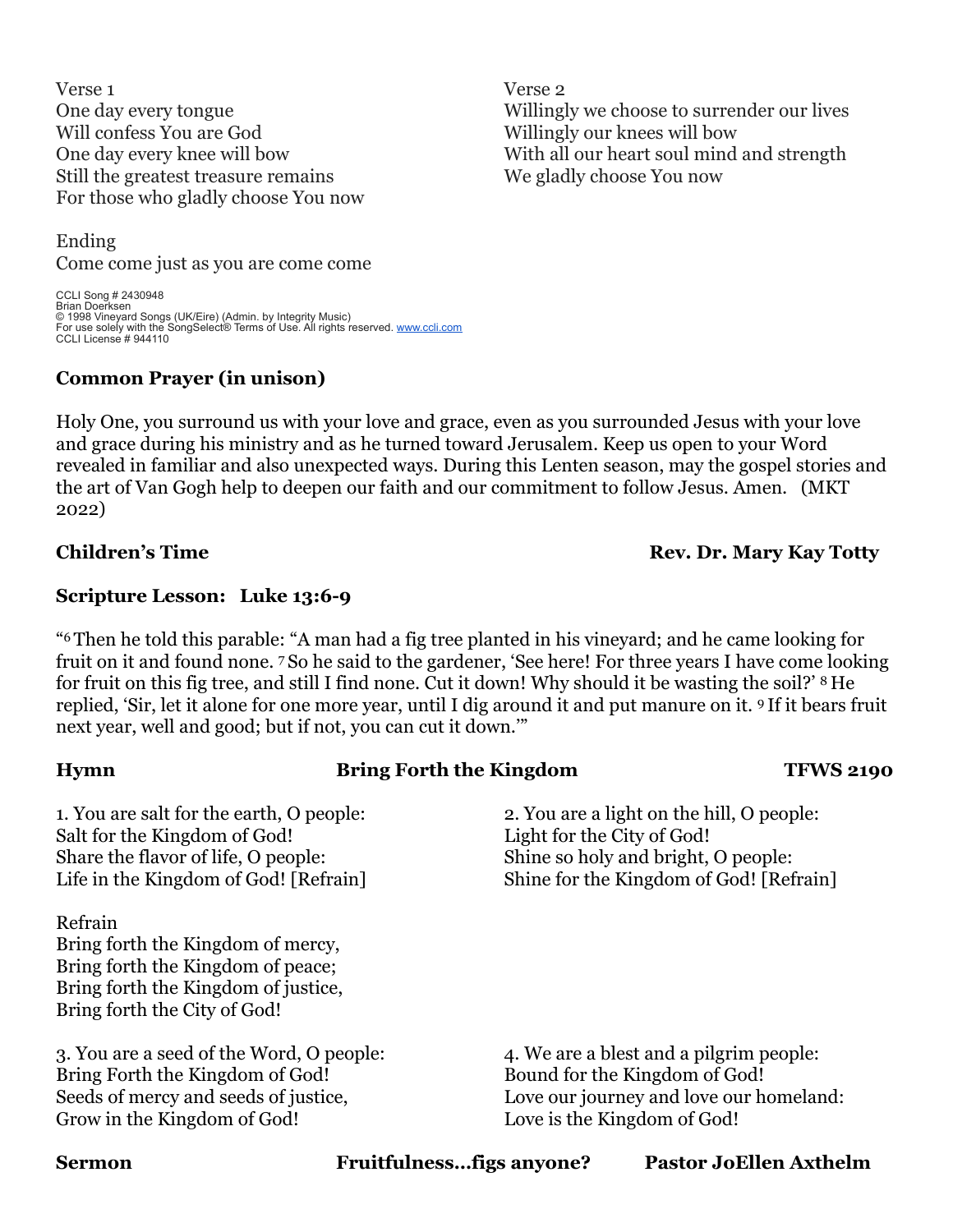# **The Prayers of the People**

*Please share your joys or concerns at the microphone or in the comments on Facebook or by texting us at 402-810-8900.*

Chorus 1 Verse 1 Speak what is true I am healed I am free

Verse 2 Chorus 2 'Cause You are strong You are sure Here's my heart Lord You are life You endure Here's my heart Lord You are good always true Here's my heart Lord You are light breaking through Speak what is true

### Bridge You are more than enough You are here You are love You are hope You are grace You're all I have You're everything

CCLI Song # 6517898 Chris Tomlin | Jason Ingram | Louie Giglio © S. D. G. Publishing (Admin. by Capitol CMG Publishing)<br>sixsteps Music (Admin. by Capitol CMG Publishing)<br>sixsteps Songs (Admin. by Capitol CMG Publishing)<br>Worship Together Music (Admin. by Capitol CMG Publishing)<br>Worship For use solely with the SongSelect® Terms of Use. All rights reserved. <u>www.ccli.com</u><br>CCLI License # 944110

> Sharing of Joys & Concerns Pastoral Prayer The Lord's Prayer

### **Prayer Hymn Here's My Heart**

Here's my heart Lord 'Cause I am found I am Yours Here's my heart Lord I'm made pure Here's my heart Lord I have life I can breathe

> Here's my life Lord Here's my life Lord Here's my life Lord Speak what is true Speak what is true Speak what is true

**Offertory Megan Forbes** Megan Forbes

### **Doxology Praise God, from Whom All Blessings Flow UMH 95**

Praise God, from whom all blessings flow; praise God, all creatures here below; praise God above, ye heavenly host; praise Father, Son, and Holy Ghost. Amen.